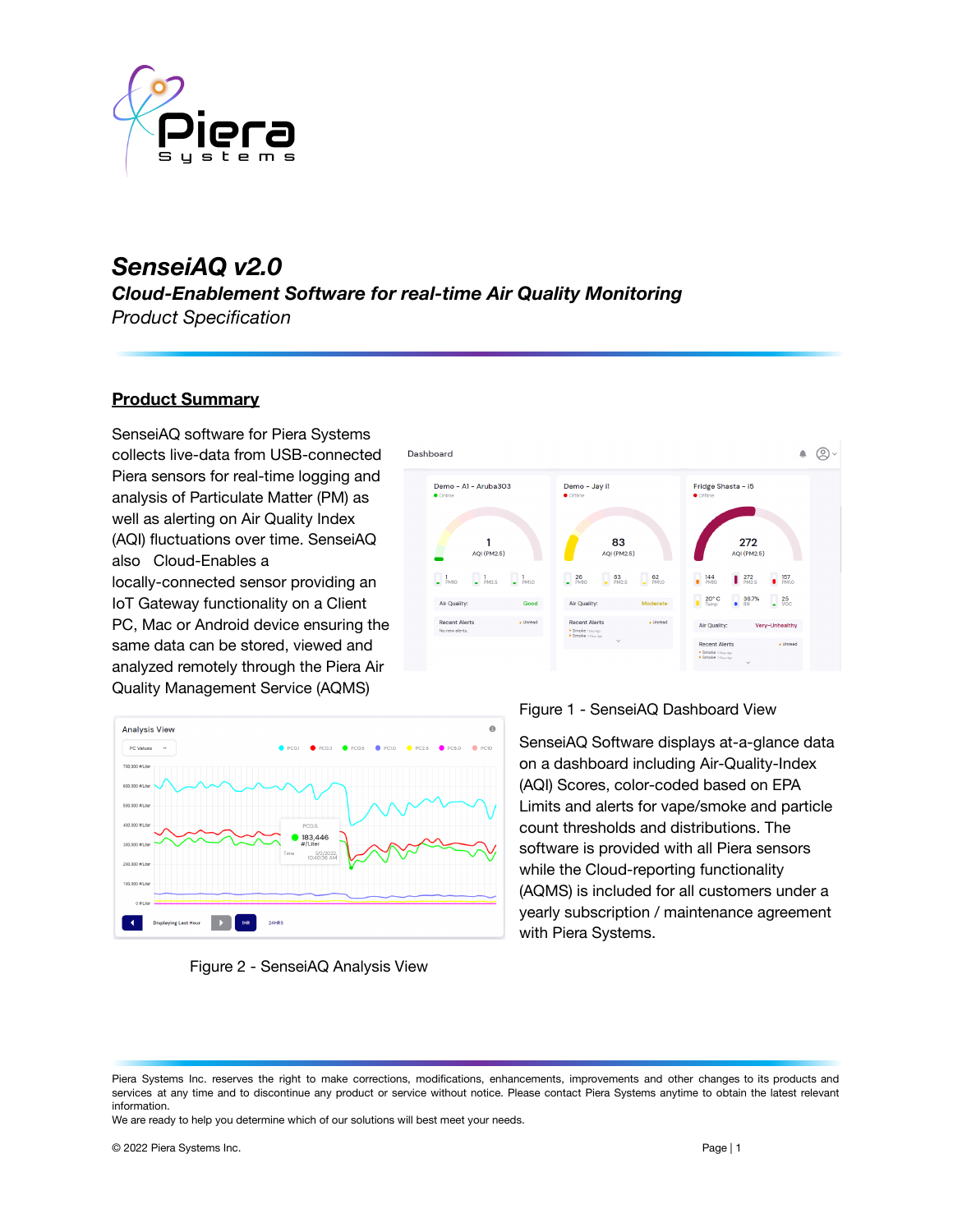

#### **Features**

- Displays Real-Time Particulate Mass concentrations PM0.1 PM10
- Auto Calculates and displays latest AQI scores every 60 seconds.
- Dashboard displays PM1.0, PM2.5 and PM10.0 values in ug/m3 and corresponding AQI for each
- Color-Coded AQI Values correspond to EPA Guidelines for PM concentrations
- Fast data acquisition and sampling (1 sec.)
- Supports Windows, MacOS Platforms
- IoT-Enables USB-connected Piera sensors
- Supports Export to CSV for local data logging, backup or analysis in MSFT Excel

#### **Applications**

- Enterprise monitoring of indoor air quality, AQI . Ideal for Clean Rooms, Hospitals, Office-Spaces, College Campuses, Hotel/Shared loving and Industrial Environments
- Smoke/vape detection with real-time alerts and notifications
- Building Management Systems, Smart-City Infrastructures

### **1. SenseiAQ Software Specifications**

| <b>Software Specifications</b> | Rating                                                                                                                     |
|--------------------------------|----------------------------------------------------------------------------------------------------------------------------|
| OS Support                     | Windows (7, 10 Pro / Home Edition)<br>MacOS (High Sierra and newer)                                                        |
| <b>Distribution Package</b>    | Electron Installer / Cross-Platform React<br>Package, signed by Piera Systems                                              |
| Languages                      | English, Spanish, French, Italian, German                                                                                  |
| USB Interfaces support         | Type A - USB 2.0<br>Max Length 10m / 32'                                                                                   |
| Install Package Size           | 350Mb                                                                                                                      |
| Piera Hardware Supported       | Piera-7100™ Series<br>Piera-5100™ Series<br>Piera-3100™ Series<br>Canaree A-Series<br>Canaree I-Series<br>Canaree R-Series |
| Cloud Reporting Support        | Native support for Microsoft Azure IoT Hub*<br>Software acts as IoT Gateway Device                                         |
| <b>API Support</b>             | Direct Serial API (CSV format)<br>Azure IoT via REST API in JSON format                                                    |

Piera Systems Inc. reserves the right to make corrections, modifications, enhancements, improvements and other changes to its products and services at any time and to discontinue any product or service without notice. Please contact Piera Systems anytime to obtain the latest relevant information.

We are ready to help you determine which of our solutions will best meet your needs.